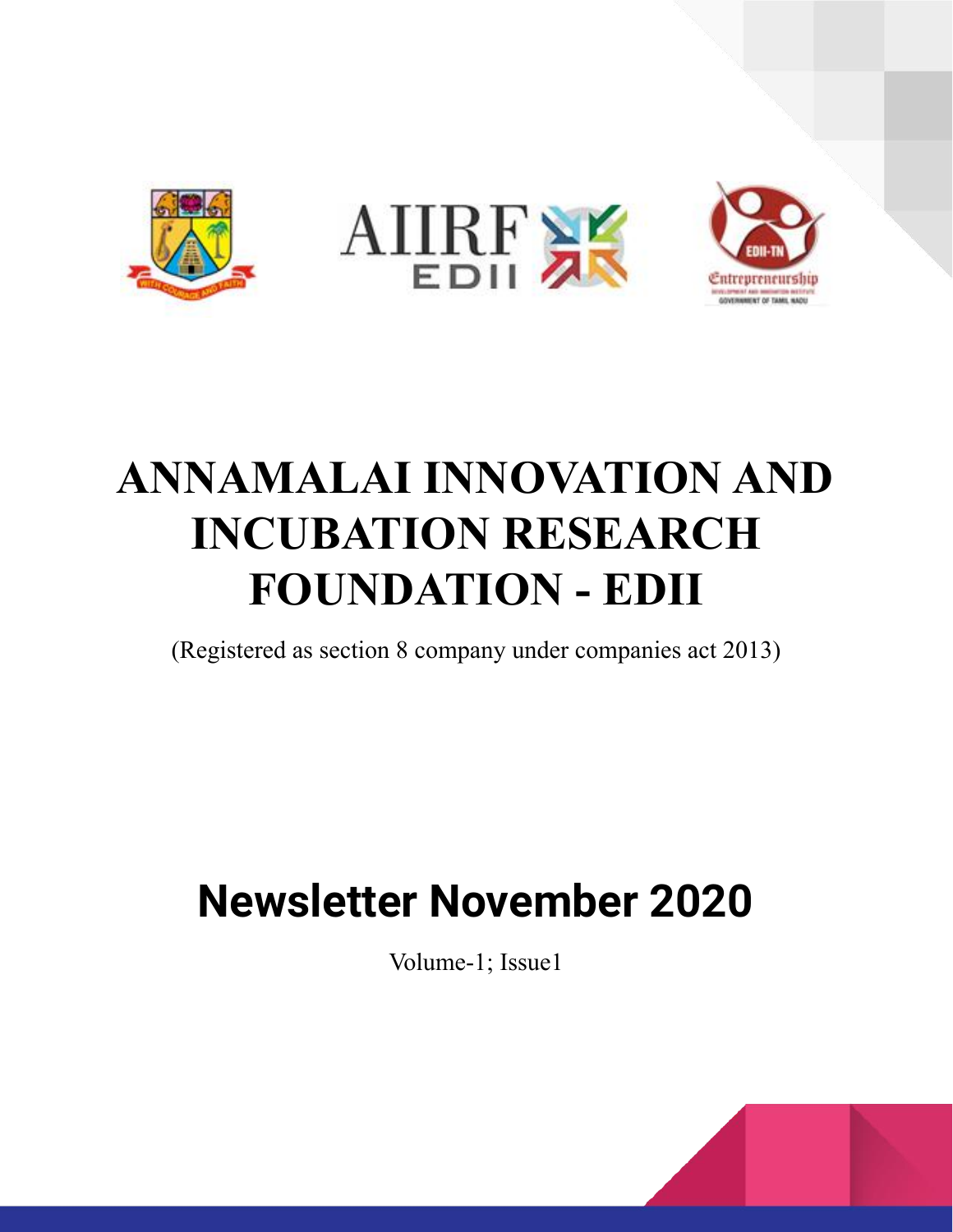# **AIIRF Cohort -1**

2

Annamalai Innovation and Incubation Research Foundation organized Cohort 1 for validating innovative ideas presented by startups, entrepreneurs and innovators. The validated startup ideas will be enrolled as Incubatee in Annamalai Innovation and Incubation Research Foundation soon. The jury panel of the Cohort 1 had Investors, Entrepreneurship Development and Innovation Institute representatives, Tamil Nadu Guidance Bureau representatives, Tamil Nadu Startup and Innovation Mission representatives, Entrepreneurs and Business consultants . Cohort 1 was hosted by AIIRF from EDII-TN on 28.11.2020. Jury members were present physically and startups pitched their ideas virtually through ZOOM platform.

| Si.NO          | <b>Startup Name</b>     | <b>Name</b>                | <b>Thrust Area</b>       |  |
|----------------|-------------------------|----------------------------|--------------------------|--|
|                |                         | Mr. Arvind Murali          |                          |  |
| 1              | Dhronna                 | Mr. Murali parthasarathy   | Edu Tech                 |  |
|                |                         | Ms. Jayanthi parthasarathy |                          |  |
| $\overline{2}$ | Asimo                   | Mr. Balaji Varadhan        | Advance<br>Manufacturing |  |
|                |                         | Mr. Balaji Marisamy        |                          |  |
|                |                         | Mr. Rajeev Govindan        |                          |  |
| 3              | Dhronny<br>Technologies | Mr. Rahul Elavarasan       | Advance<br>Manufacturing |  |
|                |                         | Mr. Arun Pandian           |                          |  |

Six startups pitched their innovative ideas in Cohort-1. The details are given below: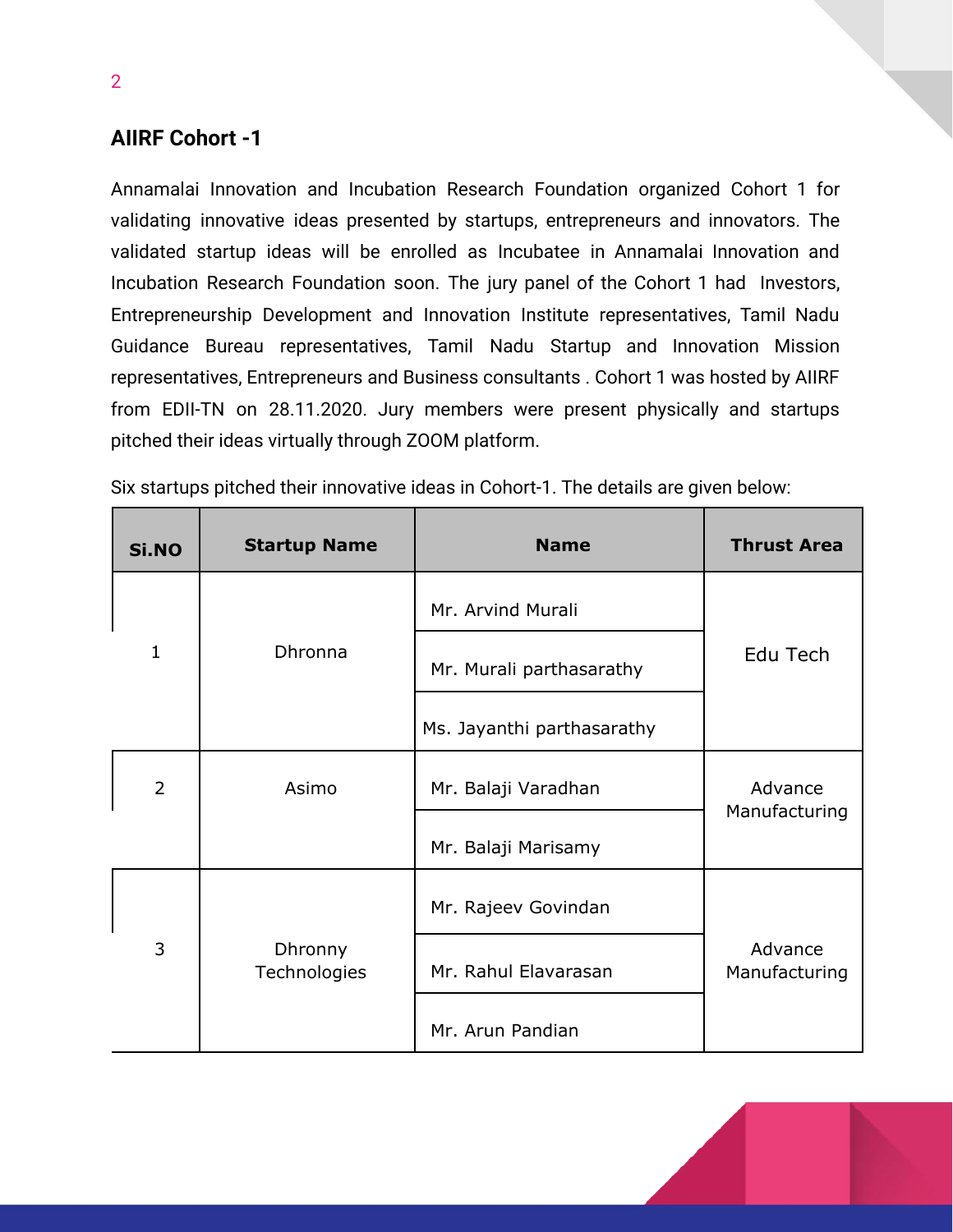| Si.NO          | <b>Startup Name</b>       | <b>Name</b>              | <b>Thrust Area</b>       |  |
|----------------|---------------------------|--------------------------|--------------------------|--|
|                |                           | Mr. Vishal               |                          |  |
| $\overline{4}$ | <b>INRO labs</b>          | Mr. Rahul Mathur         | Advance<br>Manufacturing |  |
|                |                           | Mr. Renganaath           |                          |  |
| 5              | Mr Chef                   | Ms.Elakkiya Thirumoorthi | Advance<br>Manufacturing |  |
| 6              | <b>Bio Scientific Sol</b> | Ms.Noor Jahan            | Life Science             |  |



**Picture 1 –Screen shot of startups pitching their innovative ideas**

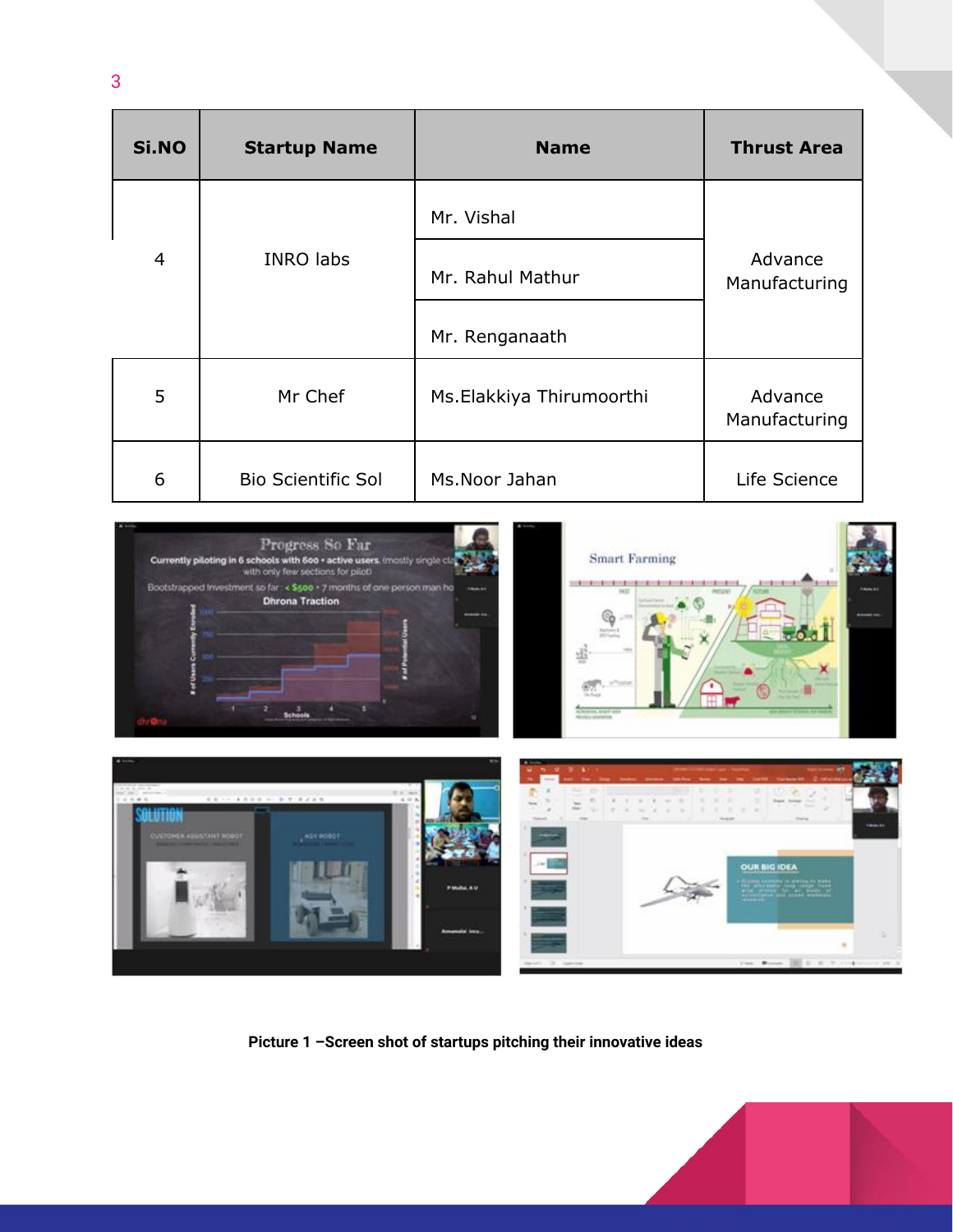The selected startup ideas will be forwarded to Innovation Voucher Programme, connected with investors and supported financially through Annamalai University RUSA seed fund.



**Picture 2 – Group Photo with the jury panel in EDII TN**

#### **Innovation Voucher Programme**

Innovation Voucher Programme is a grant-in-aid scheme for supporting Start-ups and MSMEs from Entrepreneurship Development and Innovation Institute.This programme aims at promoting Research and Innovation amongst Start-ups and MSMEs .Two startups' ideas were selected for the first round (Technical Evaluation) and pitched their innovative ideas to the jury panel .

| Si.No          | <b>Startup Name</b>     | <b>Name</b>    | <b>Thrust Area</b>       | <b>Event Date</b> |
|----------------|-------------------------|----------------|--------------------------|-------------------|
|                | Fib Tech<br>Enterprises | Mr. Vishwanath | Advance<br>Manufacturing | 02.11.2020        |
| $\overline{2}$ | <b>INRO labs</b>        | Mr. Vishal     | Advance<br>Manufacturing | 30.11.2020        |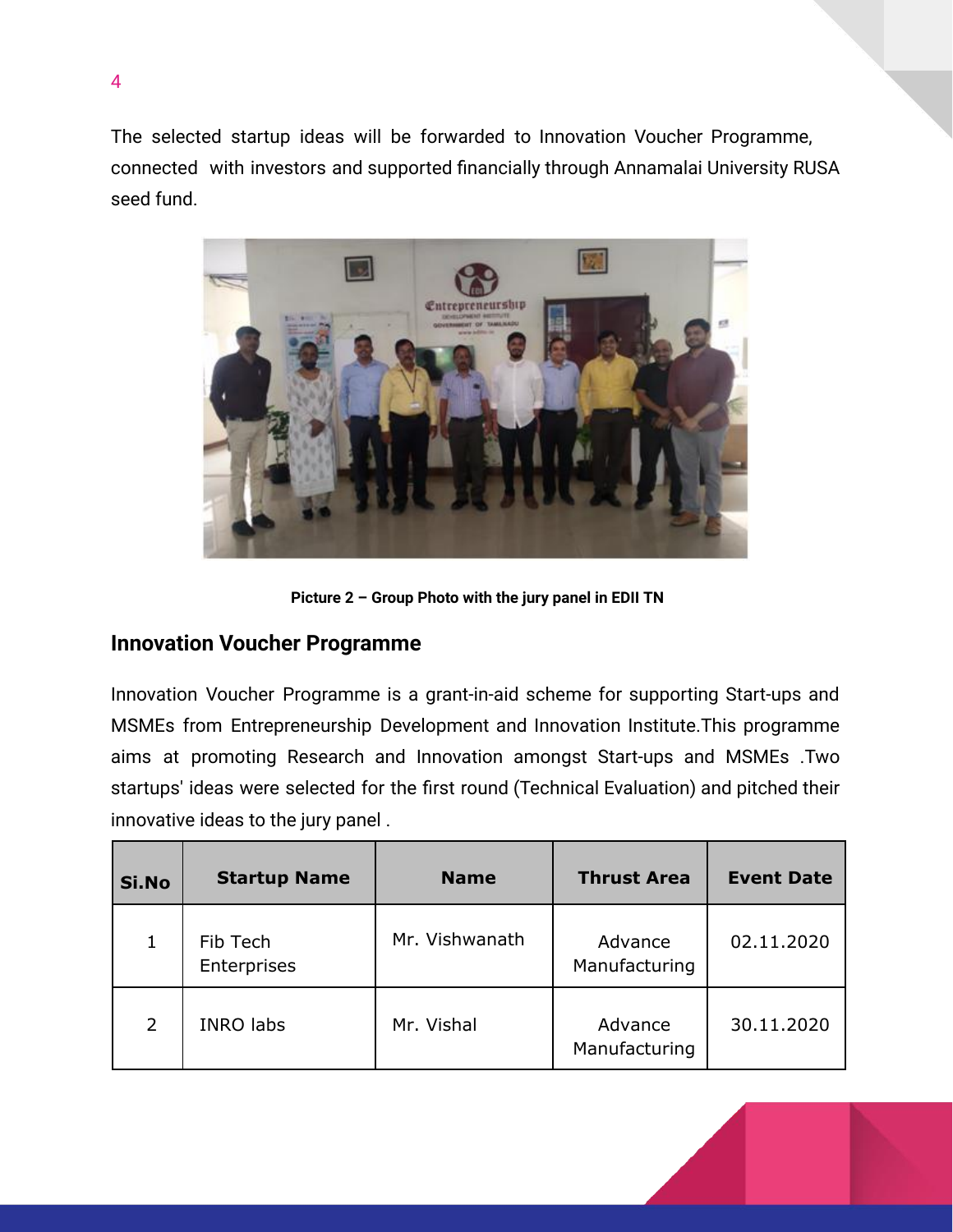



### **Webinars Conducted**

Annamalai Innovation and Incubation Research Foundation organized two webinars during the month of November 2020 for the general public, entrepreneurs, startups, students and faculty members. The purpose of this webinar was to create awareness on funding opportunities and support provided by Technology Business Incubator.

| Si.No          | <b>Date</b> | <b>Time</b>            | <b>Speaker</b>                                                     | No. of<br>Participan<br>ts | <b>Online</b><br><b>Tool</b><br><b>Used</b> |
|----------------|-------------|------------------------|--------------------------------------------------------------------|----------------------------|---------------------------------------------|
| 1              | 10.11.2020  | 6:30PM<br>to<br>7:30PM | Mr.M.Vignesh,<br>Training coordinator,<br>I&I division,<br>EDII-TN | 86                         | <b>ZOOM</b><br>Cloud                        |
| $\overline{2}$ | 18.11.2020  | 1:30PM<br>to<br>2:30PM | Mr.G.Daniel Prabhakaran,<br>Chief Executive Officer,<br>AIIRF-EDII | 223                        | <b>ZOOM</b><br>Cloud                        |

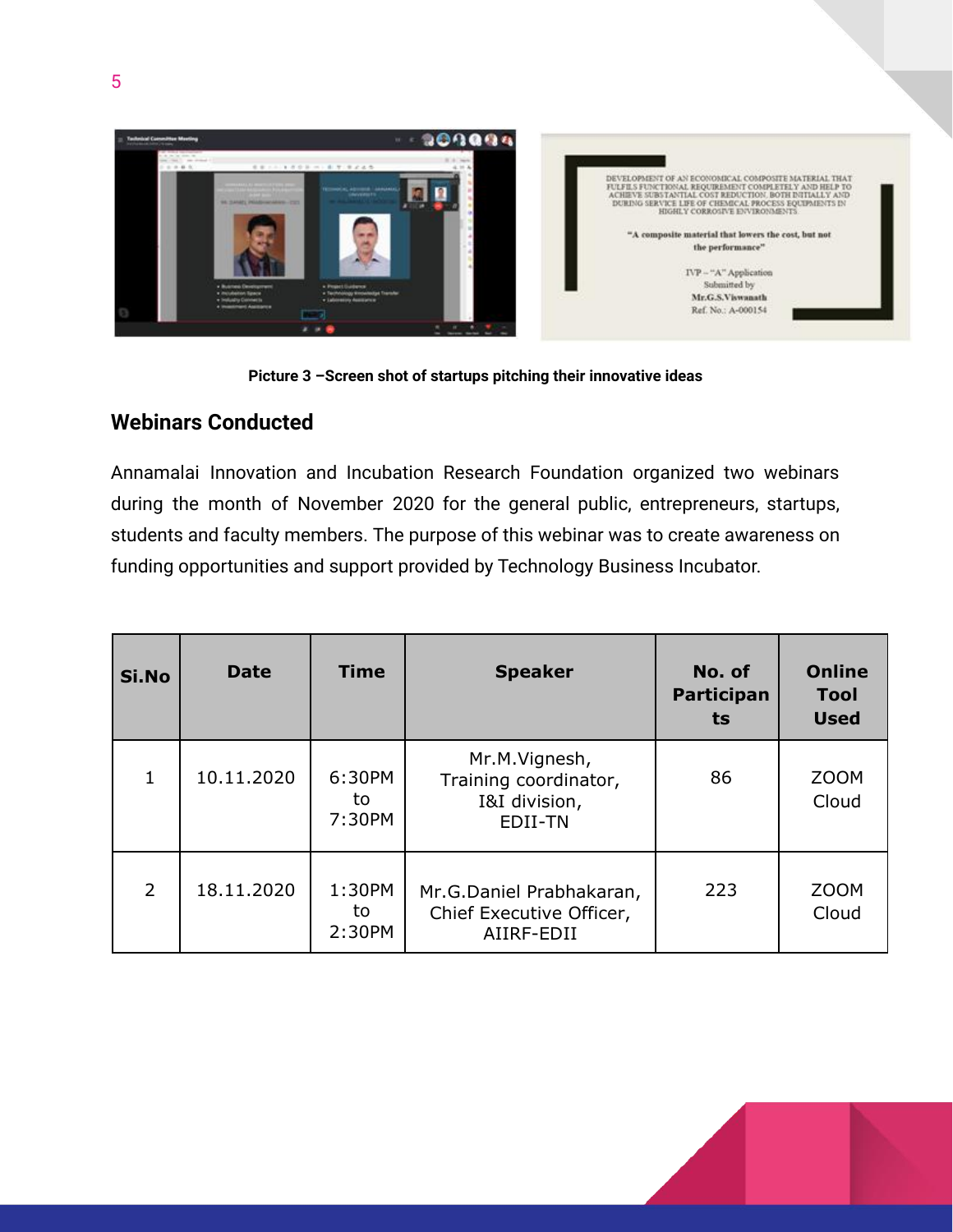

**Picture 4 –Screen shot of webinar presentation**

### **Capacity Building Program Attended**

Mr.G.Daniel Prabhakaran, Chief Executive Officer, AIIRF-EDII participated in Congregation of Academic Incubators -The Incubator Confab organised by JECRC University, Rajasthan from 27.11.2020 to 28.11.2020. Participants from 60 Academic Incubators, from prominent institutes across 14 states hoisted the challenges faced by an academic incubator in a round table discussion.



**Picture 5 –Participation Certificate**

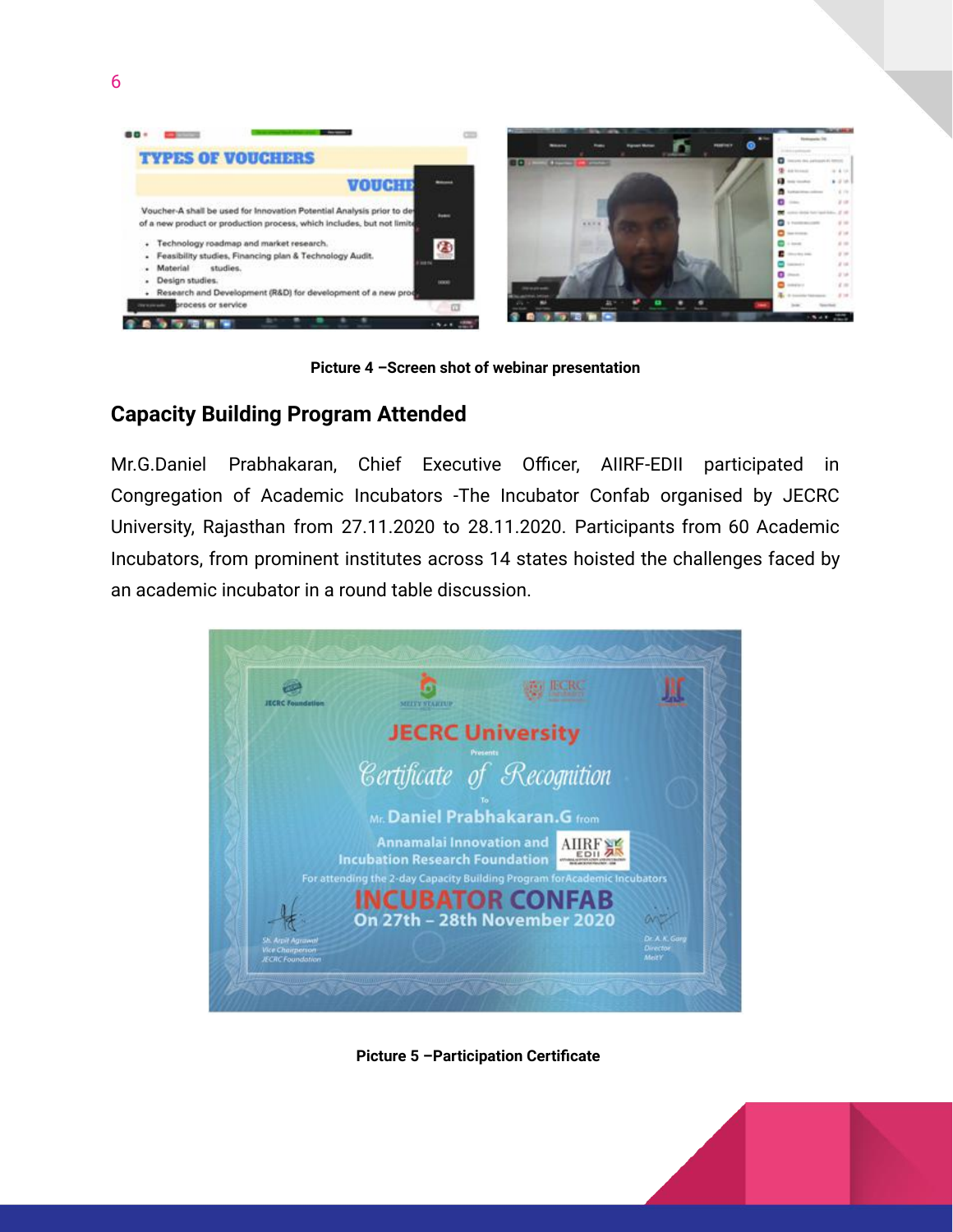# **Visit During November 2020**

The Annamalai Innovation and Incubation Research Foundation team visited below mentioned places during the month of November 2020.

| S.No           | <b>Date</b> | <b>Place</b>                                                                            | <b>Purpose</b>                                                                                                            |
|----------------|-------------|-----------------------------------------------------------------------------------------|---------------------------------------------------------------------------------------------------------------------------|
| 1              | 10.11.2020  | Annamalai University - Centre for<br>Advanced Study in Marine Biology,<br>Parangipettai | To find out keen faculties,<br>scholars<br>students<br>and<br>interested in Entrepreneurship,<br>Innovation and Startups. |
| $\overline{2}$ | 12.11.2020  | <b>Cross Roads Business Consultants</b>                                                 | To invite business consultants<br>for<br>AIIRF's<br>and<br>investors<br>Cohort-1.                                         |
| 3              | 12.11.2020  | <b>Xenovex Technologies</b>                                                             | To get inputs for new AIIRF<br>website design.                                                                            |
| 4              | 19.11.2020  | Atal Incubation Centre, Pondicherry<br>Engineering College Foundation,<br>Pondicherry   | To find out possibilities for<br>co-incubation in future and to<br>get inputs for the erection of<br>Fab Lab in AIIRF.    |
| 5              | 19.11.2020  | Sugar Research Station - TNAU,<br>Cuddalore                                             | To find out possibilities for<br>collaboration<br>future<br>and<br>commercializing their research<br>projects.            |
| 6              | 19.11.2020  | <b>Bio-Fertilizer</b><br>Production<br>Unit,<br>Cuddalore                               | To find out possibilities for<br>future collaboration.                                                                    |



7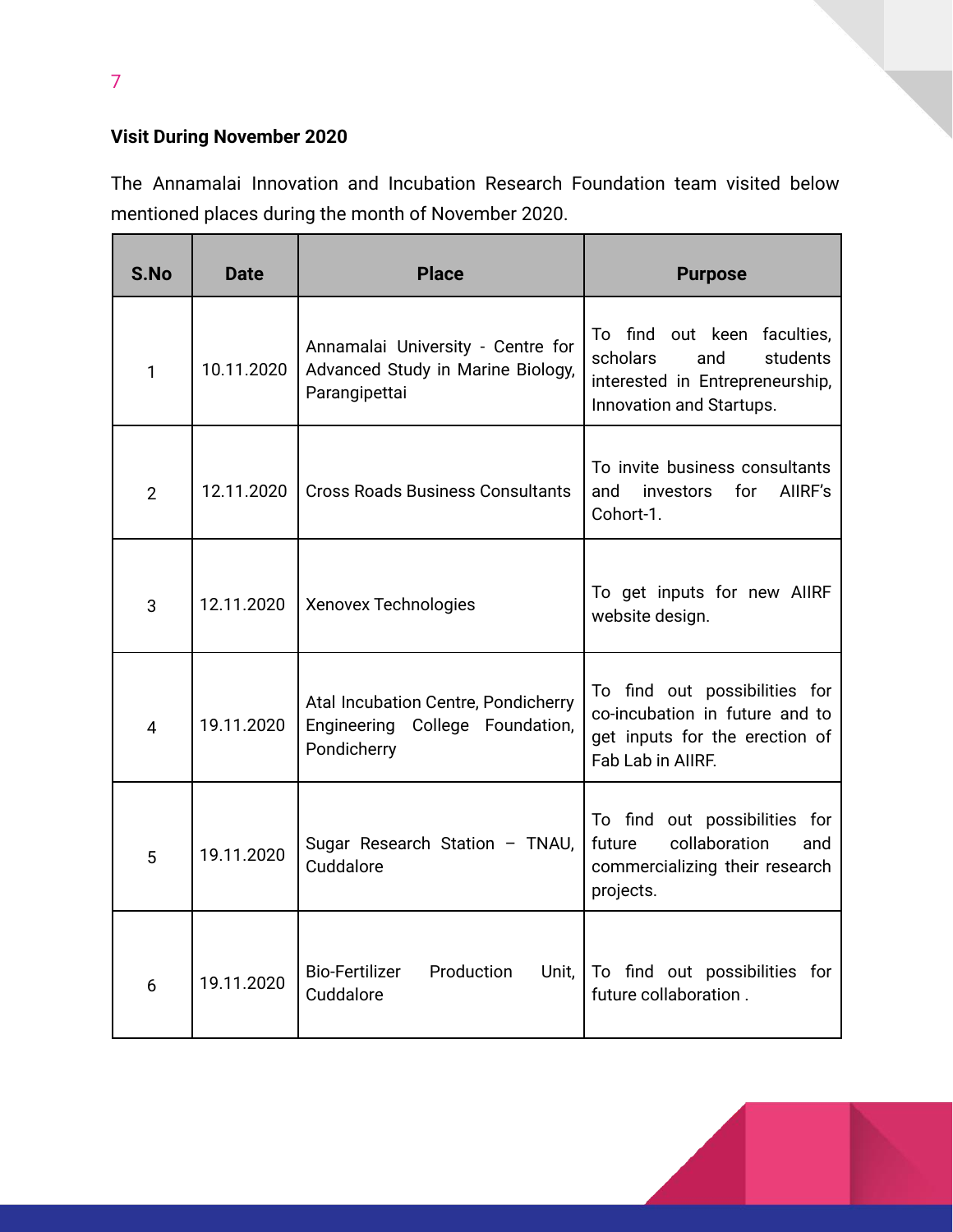| $\overline{7}$ | 19.11.2020 | Horticulture<br>Training<br>Centre,<br>Cuddalore                      | To find out possibilities for<br>future collaboration.                     |
|----------------|------------|-----------------------------------------------------------------------|----------------------------------------------------------------------------|
| 8              | 19.11.2020 | Vandayar Hatchery, Samiyarpettai                                      | explore opportunities for<br>To l<br>startups in Hatcheries.               |
| 9              | 30.11.2020 | Nadu State<br>Council for<br>Tamil<br>Science and Technology, Chennai | To find out possibilities for<br>future collaboration in patent<br>filing. |



**Picture 6 –Photos of places visited.**

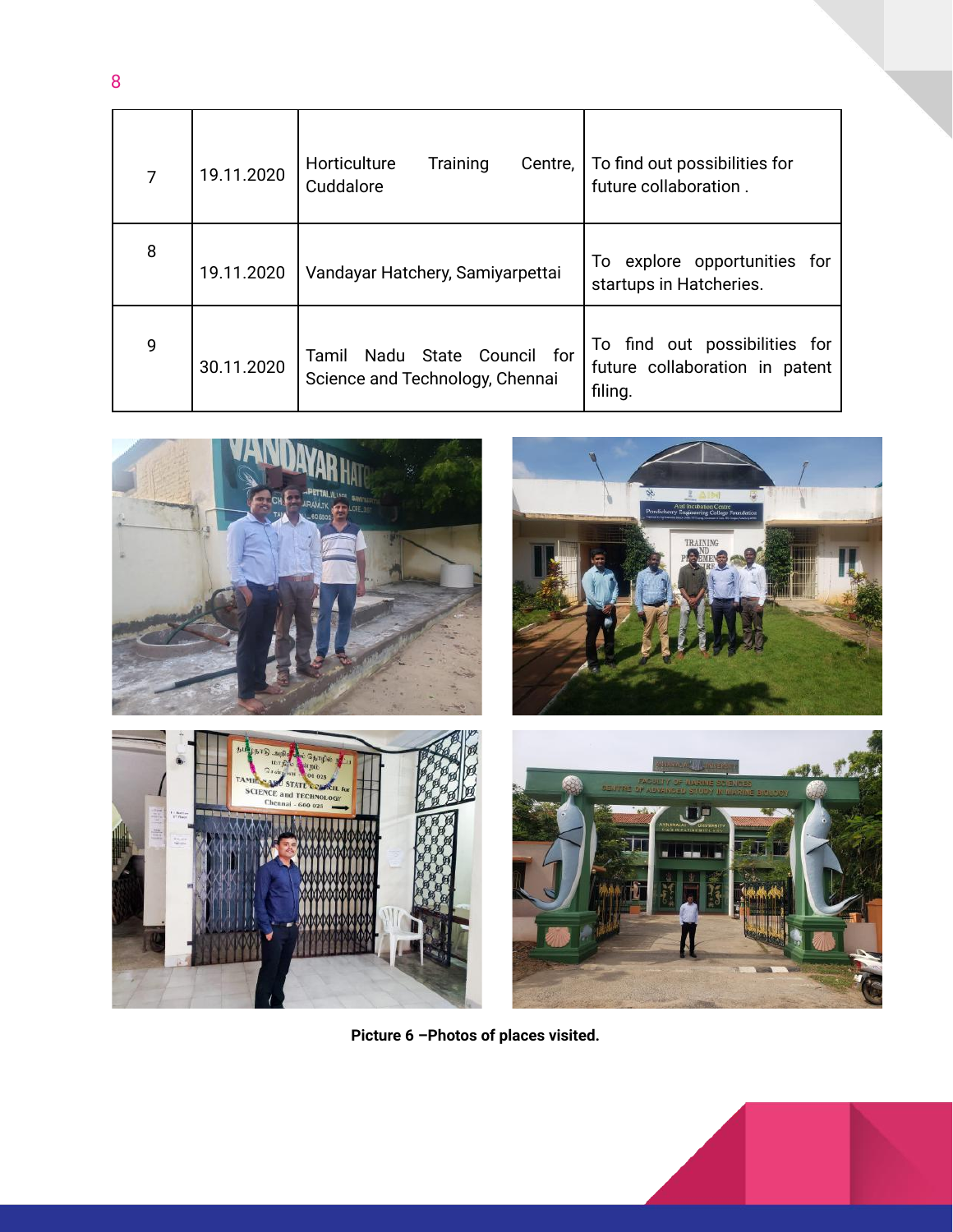#### **Upcoming Programmes in December 2020**